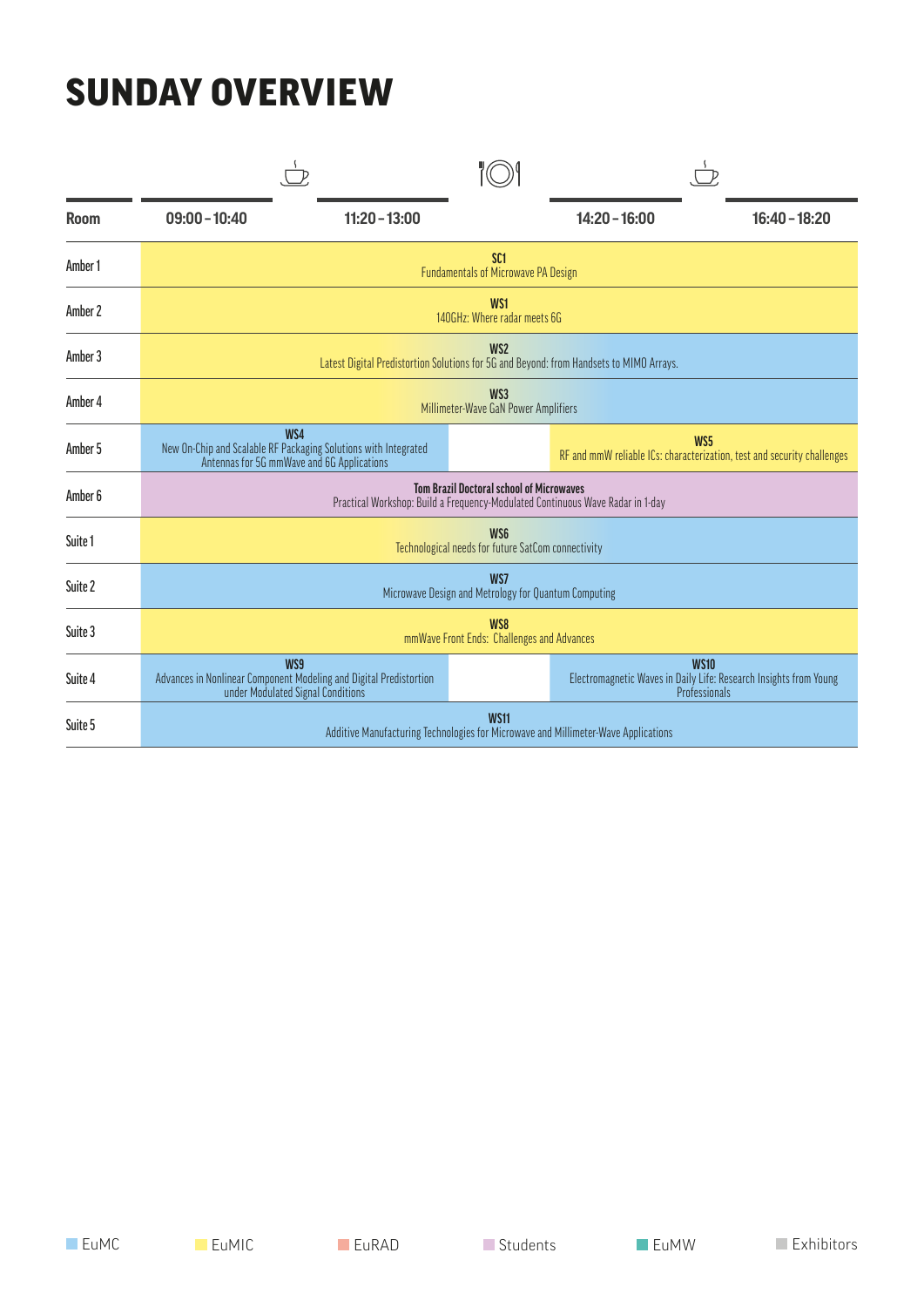# MONDAY OVERVIEW

| <b>Room</b> | $09:00 - 10:40$                                                                                                         | $11:20 - 13:00$                                                                                                                                        |                         | $14:20 - 16:00$                                                                    |  | $16:40 - 18:20$                                                                    |  |  |  |
|-------------|-------------------------------------------------------------------------------------------------------------------------|--------------------------------------------------------------------------------------------------------------------------------------------------------|-------------------------|------------------------------------------------------------------------------------|--|------------------------------------------------------------------------------------|--|--|--|
| Amber 1     | EuMIC01<br><b>Multiphysics Modelling Tech-</b><br>niques for Advanced Devices<br>and Circuits                           |                                                                                                                                                        |                         | EuMIC05<br>SiGe mmWave Components &<br>Sub-systems                                 |  | EuMIC09<br>Components & Technologies<br>for mmWave Applications                    |  |  |  |
| Amber 2     | EuMIC02<br>Millimeter-wave Integrated<br><b>Circuits</b>                                                                |                                                                                                                                                        |                         | EuMIC06<br><b>LNAs for Wireless Communica-</b><br>tions                            |  | EuMIC10<br>Millimeter-wave LNAs                                                    |  |  |  |
| Amber 3     | EuMIC03<br><b>Advanced Microwave</b><br>Components                                                                      |                                                                                                                                                        |                         | EuMIC07<br><b>Advanced Active Gallium</b><br><b>Nitride Devices</b>                |  | EuMIC11<br><b>Focussed session</b><br><b>GaN Device Modelling</b>                  |  |  |  |
| Amber 4     |                                                                                                                         | WM <sub>1</sub><br>Recent Advances in Topologies, Technologies and Practical Realizations of<br>Microwave Sensors dedicated to biomedical applications |                         | EuMIC08<br><b>GaN</b> Integrated Power<br>Amplifiers                               |  | EuMIC12<br><b>Integrated Power Amplifiers</b><br>for Broadband Communi-<br>cations |  |  |  |
| Amber 5     |                                                                                                                         |                                                                                                                                                        | WM <sub>2</sub>         | Cryogenic RF-mmW Technology and circuit platforms: a path toward Quantum-Computing |  |                                                                                    |  |  |  |
| Amber 6     |                                                                                                                         | WM3<br>Reconfigurable radiofrequency circuits based on ferroelectric materials                                                                         |                         |                                                                                    |  |                                                                                    |  |  |  |
| Amber 7     |                                                                                                                         | WM4<br>Space-Based Solar Power                                                                                                                         |                         |                                                                                    |  |                                                                                    |  |  |  |
| Amber 8     |                                                                                                                         | WM <sub>5</sub><br>Substrate Integration Technologies for High-Density Hybrid and Monolithic Integrated Circuits, Antennas and Systems                 |                         |                                                                                    |  |                                                                                    |  |  |  |
| Brown 1     |                                                                                                                         |                                                                                                                                                        | <b>Automotive Forum</b> |                                                                                    |  |                                                                                    |  |  |  |
| Brown 2     |                                                                                                                         | Reconfigurable intelligent surfaces for smart electromagnetic environment: an integrated vision towards industrial applications                        | WM <sub>6</sub>         |                                                                                    |  |                                                                                    |  |  |  |
| Brown 3     |                                                                                                                         | EuMIC04<br><b>EuMIC Opening Session</b>                                                                                                                |                         | <b>IEEE Young Professionals</b><br><b>Event</b>                                    |  | <b>3 Minute Thesis</b>                                                             |  |  |  |
| Suite 1     | <b>Doctoral school</b><br>Microwave for Emerging Medical Technologies                                                   |                                                                                                                                                        |                         |                                                                                    |  |                                                                                    |  |  |  |
| Suite 2     | WM7<br>Recent developments in millimetre-wave measurement: S-parameters and material properties                         |                                                                                                                                                        |                         |                                                                                    |  |                                                                                    |  |  |  |
| Suite 3     | WM8<br>New techniques and foundations for microwave and mm-wave RF filtering devices for emerging communication systems |                                                                                                                                                        |                         |                                                                                    |  |                                                                                    |  |  |  |
| Suite 4     |                                                                                                                         | WM9<br>Nanoparticles in medicine: from diagnosis to treatment                                                                                          |                         |                                                                                    |  |                                                                                    |  |  |  |
| Suite 5     |                                                                                                                         | <b>WM10</b><br>RF Reliability Status and Challenges for 5G mmWave and 6G Applications                                                                  |                         |                                                                                    |  |                                                                                    |  |  |  |

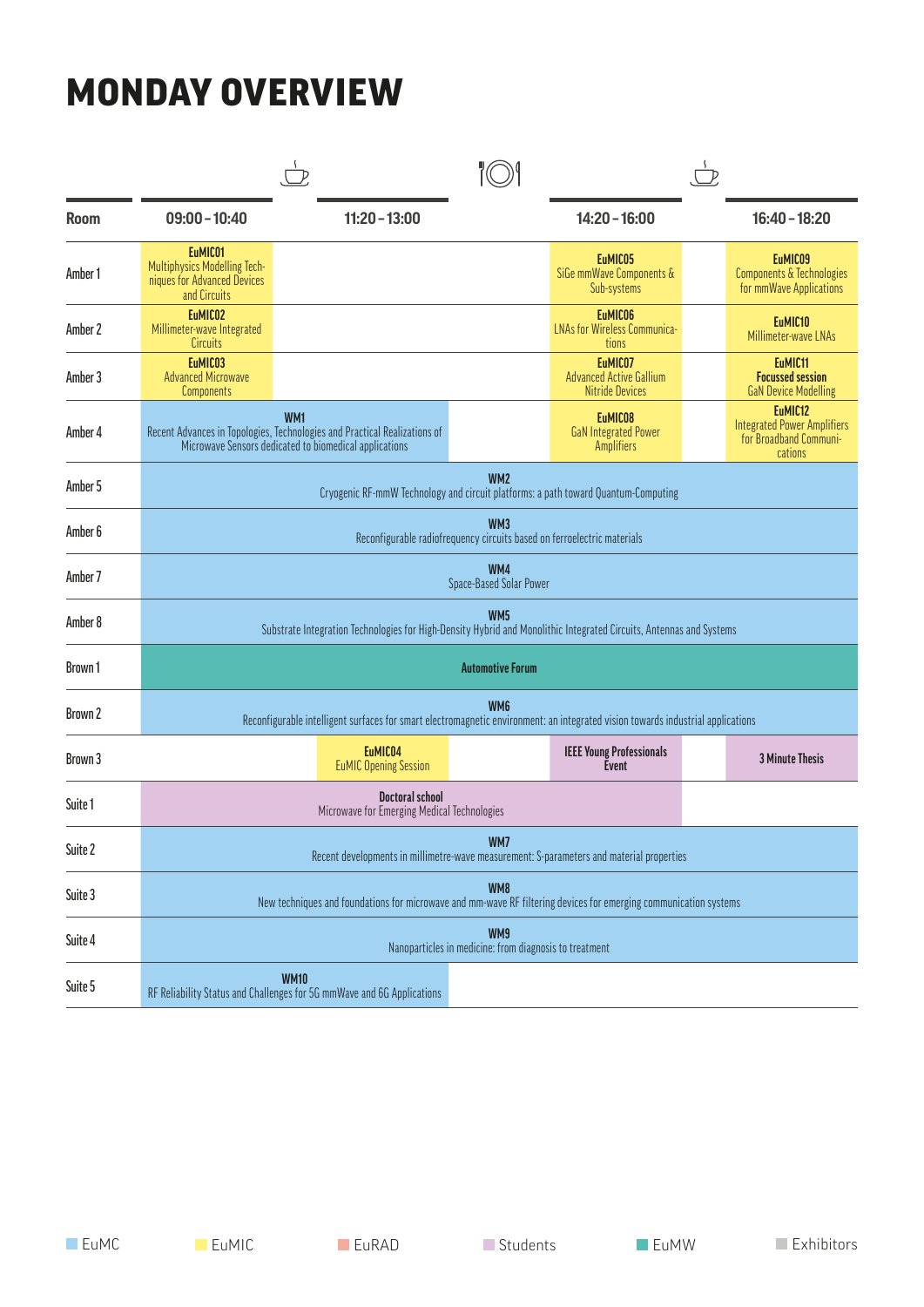## TUESDAY OVERVIEW

| <b>Room</b>            | $09:00 - 10:40$                                                                                                                      | $11:20 - 13:00$                            |                           | $14:20 - 16:00$                                                                                               |  | $16:40 - 18:20$                                                                            |  |
|------------------------|--------------------------------------------------------------------------------------------------------------------------------------|--------------------------------------------|---------------------------|---------------------------------------------------------------------------------------------------------------|--|--------------------------------------------------------------------------------------------|--|
| Amber 1                | EuMIC <sub>13</sub><br>Highly Integrated mmWave<br>Systems                                                                           |                                            |                           | EuMIC16<br>22nm CMOS Building Blocks                                                                          |  | EuMC05<br><b>Focussed session</b><br>Sustainable Microwave<br><b>Electronics</b>           |  |
| Amber 2                | EuMIC/EuMC01<br><b>Receivers</b>                                                                                                     |                                            |                           | EuMIC17<br><b>Frequency and Signal</b><br>Generation                                                          |  | EuMC06<br><b>Focussed session</b><br>Microwave Systems for<br><b>Cryosphere Monitoring</b> |  |
| Amber 3                | EuMC01<br>Microwave Through Terahertz<br>Measurement Techniques                                                                      |                                            |                           | EuMIC18<br><b>Transmitters and Switches</b>                                                                   |  | EuMC07<br><b>Permittivity Measurement</b><br><b>Techniques</b>                             |  |
| Amber 4                | EuMIC14<br><b>Focussed session</b><br><b>Beyond Millimeter-wave</b><br>Integrated Technologies for<br><b>Wireless Communications</b> |                                            |                           | EuMC04<br>Non-planar Filters I                                                                                |  | EuMC08<br>Non-planar Filters II                                                            |  |
| Amber 5                | EuMC02<br><b>Novel Transceiver Concepts</b>                                                                                          |                                            |                           | EuMIC/EuMC02<br><b>Wireless Systems for Mobile</b><br><b>Communication and Radar</b>                          |  | EuMC09<br><b>Oscillators and Phase Shifters</b>                                            |  |
| Amber 6                | <b>Exhibitor workshop</b>                                                                                                            |                                            |                           |                                                                                                               |  |                                                                                            |  |
| Amber 7                |                                                                                                                                      |                                            | <b>Exhibitor workshop</b> |                                                                                                               |  |                                                                                            |  |
| Amber 8                |                                                                                                                                      |                                            | <b>Exhibitor workshop</b> |                                                                                                               |  |                                                                                            |  |
| Brown 1                | EuMC03<br><b>Focussed session</b><br>Advances in Terahertz Techno-<br>logies for Communication and<br><b>Sensor Applications</b>     |                                            |                           | EuMW02<br>Special Session in Memoriam<br>of Prof. Vittorio Rizzoli                                            |  | EuMIC <sub>19</sub><br><b>EuMIC Closing Session</b>                                        |  |
| Suite 1                | <b>Doctoral school</b><br>Microwave for Emerging<br>Medical Technologies                                                             |                                            |                           | <b>Doctoral school</b><br>Microwave for Emerging Medical Technologies                                         |  |                                                                                            |  |
| Suite 2                |                                                                                                                                      |                                            |                           | EuMIC/EuMC03<br><b>THz Communication Systems</b><br>in D and H bands: from<br><b>Circuits to System-level</b> |  | EuMC10<br>Devices for Sub-THz Front-<br>ends                                               |  |
| Space 1-2              |                                                                                                                                      | EuMW01<br><b>EuMW/EuMC Opening Session</b> |                           |                                                                                                               |  |                                                                                            |  |
| <b>Exhibition Hall</b> |                                                                                                                                      | EuMIC <sub>15</sub><br>Posters             |                           |                                                                                                               |  | EuMIC/EuMC04<br><b>Posters</b>                                                             |  |

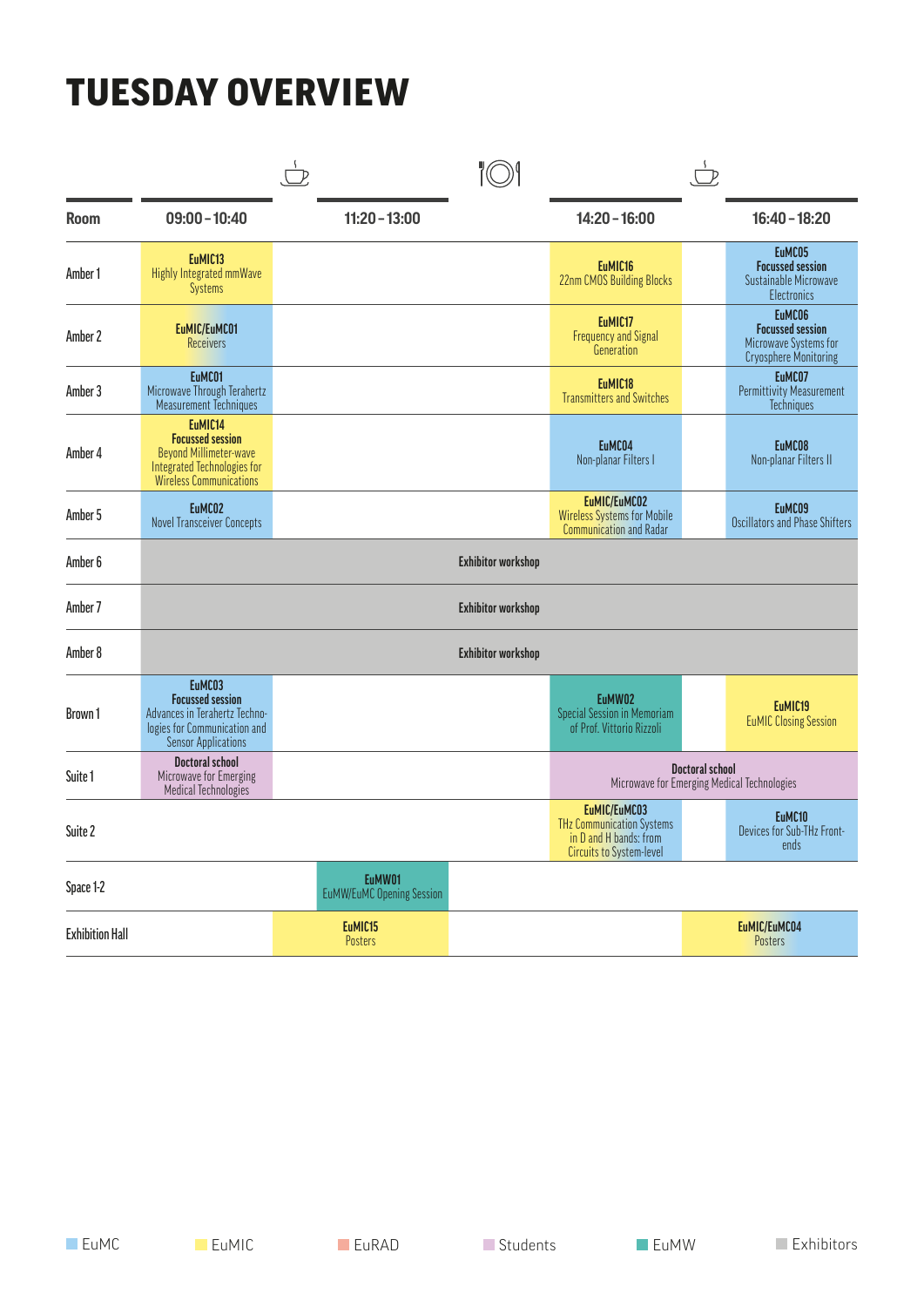# WEDNESDAY OVERVIEW

| <b>Room</b>            | $09:00 - 10:40$                                                                              |  | $11:20 - 13:00$                                                                                    |                           | $14:20 - 16:00$                                                                   |  | $16:40 - 18:20$                                                                                                                           |
|------------------------|----------------------------------------------------------------------------------------------|--|----------------------------------------------------------------------------------------------------|---------------------------|-----------------------------------------------------------------------------------|--|-------------------------------------------------------------------------------------------------------------------------------------------|
| Amber 1                | EuMC11<br>Interconnects and Packaging                                                        |  | EuMC18<br>Interconnects and Packaging<br>for Sub-millimeter Wave<br><b>Applications</b>            |                           | EuMC23<br><b>Additive Manufacturing for</b><br>Microwave Components               |  | EuMW06<br><b>Inter-Society Technology Panel</b><br>on Emerging Materials for<br>Reshaping the MHz-Through-<br>THz World: Fiction or Fact? |
| Amber 2                | EuMC12<br>Multiport, Reconfigurable and<br><b>Beamsteering Antennas</b>                      |  | EuMC19<br>Antenna and Array Characteri-<br>zation Techniques                                       |                           | EuMC24<br>Novel Array Topologies and<br><b>Beamsteering Techniques</b>            |  | EuMC/EuRAD02<br><b>Novel Antennas for Space</b><br><b>Applications</b>                                                                    |
| Amber 3                | EuMC13<br><b>Imaging for Biomedical</b><br>Applications                                      |  | EuMW04<br><b>Inter-Society Technology Panel</b><br>on Biomedical Waves - The<br>Next Breakthrough! |                           | EuMC25<br>Sensing in Biological Systems                                           |  | EuMC29<br>Sensing in Biological Systems                                                                                                   |
| Amber 4                | EuMC14<br>Non-planar Passive Compo-<br>nents                                                 |  | EuMC20<br>Multi-Functional and Multi-<br><b>Band Planar Filtering Devices</b>                      |                           | EuMC26<br>Advanced Filters in Compact<br><b>Realizations</b>                      |  | EuMC30<br>Substrate Integrated Wavegui-<br>de and Multilayer Techniques                                                                   |
| Amber 5                | EuMW03<br><b>Special Session on Emerging</b><br>RF Technologies in Asia Pacific<br>Countries |  | EuRAD02<br><b>Automotive Radar I</b>                                                               |                           | EuMC/EuRAD01<br>Automotive Radar II                                               |  | EuRAD03<br>Radar for Space Exploration<br>and Remote Sensing                                                                              |
| Amber 6                | <b>Exhibitor workshop</b>                                                                    |  |                                                                                                    |                           |                                                                                   |  |                                                                                                                                           |
| Amber 7                |                                                                                              |  |                                                                                                    | <b>Exhibitor workshop</b> |                                                                                   |  |                                                                                                                                           |
| Amber 8                |                                                                                              |  |                                                                                                    | <b>Exhibitor workshop</b> |                                                                                   |  |                                                                                                                                           |
| Brown 1                | EuMC15<br><b>Load Modulated Power</b><br><b>Amplifiers</b>                                   |  | EuMC21<br>Power Amplifiers Linearizati-<br>on Techniques                                           |                           | EuMC27<br><b>Integration of Power</b><br><b>Amplifiers</b>                        |  | EuMC31<br><b>Power Amplifiers Performance</b><br><b>Improvement Techniques</b>                                                            |
| Brown 3                | EuRAD01<br><b>EuRAD Opening Session</b>                                                      |  |                                                                                                    |                           | <b>Defence, Security and Space Forum</b>                                          |  |                                                                                                                                           |
| Suite 1                | EuMC16<br>Advances in Electromagnetic<br>Modeling and Analytical<br><b>Methods</b>           |  | EuMC22<br>Simulation-Oriented Characte-<br>rization of Microwave Devices                           |                           | EuMC28<br>Developments in Electro-<br>magnetic Computational<br><b>Techniques</b> |  | EuMC32<br><b>Microwave Sensing Devices</b>                                                                                                |
| Suite 2                |                                                                                              |  |                                                                                                    |                           | EuMW05<br>Special Session on Microwave<br>and RF Technologies in India            |  |                                                                                                                                           |
| <b>Exhibition Hall</b> |                                                                                              |  | EuMC17<br>Posters                                                                                  |                           |                                                                                   |  | EuMC/EuRAD03<br><b>Posters</b>                                                                                                            |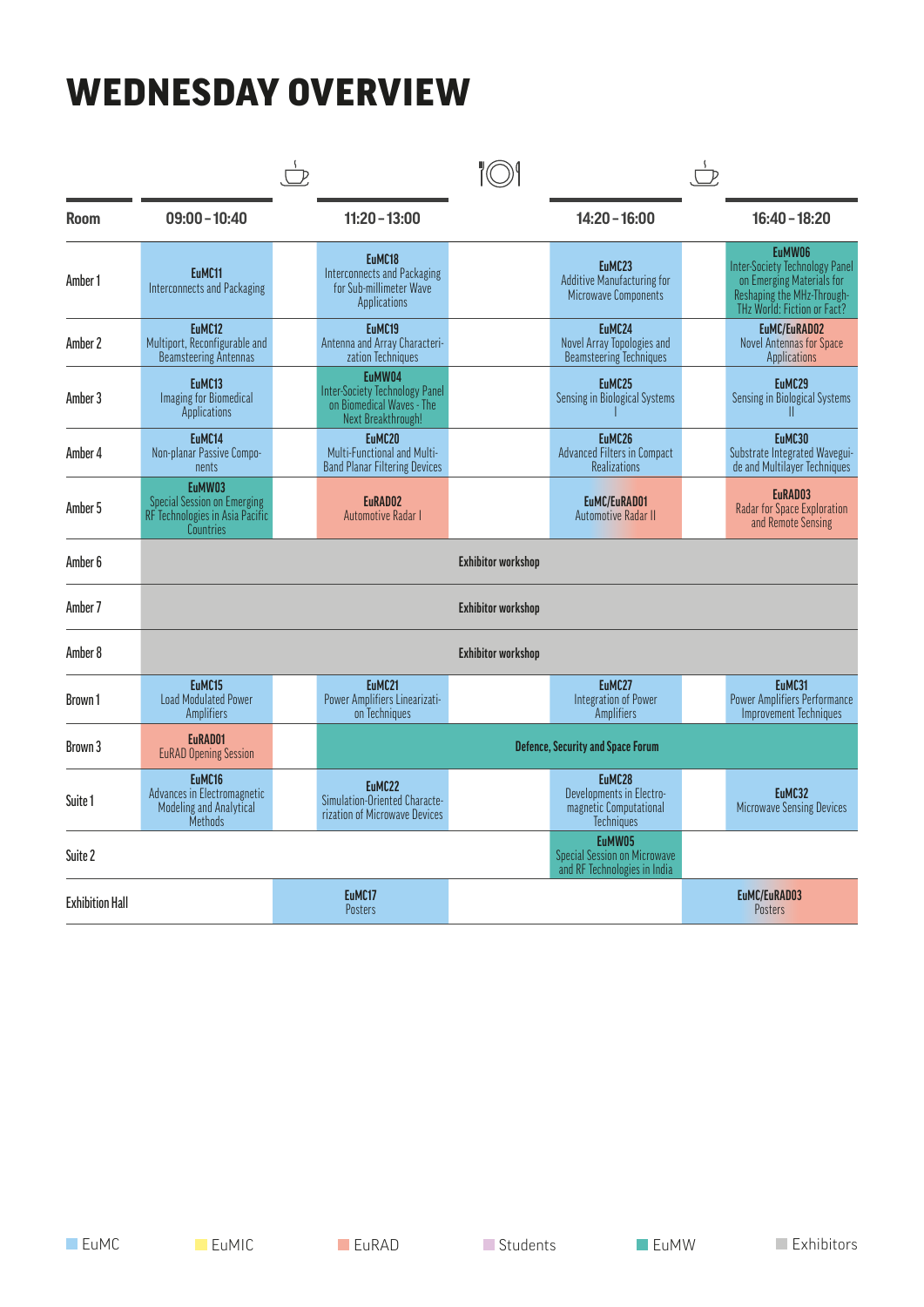# THURSDAY OVERVIEW

| Room                   | $09:00 - 10:40$                                                                    | $11:20 - 13:00$                                                                                           |                           | $14:20 - 16:00$                                                                                                           | $16:40 - 18:20$                                                                                       |
|------------------------|------------------------------------------------------------------------------------|-----------------------------------------------------------------------------------------------------------|---------------------------|---------------------------------------------------------------------------------------------------------------------------|-------------------------------------------------------------------------------------------------------|
| Amber 1                | EuMC33<br><b>Conceptual Progress in</b><br>Antenna Design                          | EuMC37<br><b>Technological Advances for</b><br>Integrated Antenna Design                                  |                           | EuRAD06<br>Radar-communication Wave-<br>forms and MIMO Applications                                                       | EuRAD08<br>Positioning Techniques for<br><b>Sensor Motion Compensation</b><br>and Indoor Localization |
| Amber 2                | EuMC34<br>Novel Antennas for 5G and<br><b>Beyond 5G Communication</b><br>Systems   | EuMC38<br>Advances in Antennas for<br>Sensing and Testing                                                 |                           | EuMC42<br>Advances in Antenna Arrays                                                                                      | EuRAD09<br><b>Advanced Signal Processing</b><br><b>Concepts for Automotive</b><br>Radar               |
| Amber 3                |                                                                                    |                                                                                                           | Beyond 5G and 6G Forum    |                                                                                                                           |                                                                                                       |
| Amber 4                | EuMC35<br>Integration and Miniaturizati-<br>on of Filter Components                | EuMC39<br><b>Broadband Coupler and</b><br>Divider Design Techniques                                       |                           | EuRAD07<br><b>Passive Radar</b>                                                                                           | EuRAD <sub>10</sub><br><b>Automotive Radar III</b>                                                    |
| Amber 5                | EuRAD04<br><b>Gesture Recognition with</b><br>Radar                                | EuMW08<br><b>Special Session EurAAP:</b><br><b>Advanced Automotive Radars</b><br>and Vehicle Technologies |                           | EuMC43<br><b>Focussed session</b><br><b>Efficient Millimeter-wave</b><br><b>Communications for Mobile</b><br><b>Users</b> | EuRAD <sub>11</sub><br>Human Activities with Radar                                                    |
| Amber <sub>6</sub>     |                                                                                    |                                                                                                           | <b>Exhibitor workshop</b> |                                                                                                                           |                                                                                                       |
| Amber 7                |                                                                                    |                                                                                                           | <b>Exhibitor workshop</b> |                                                                                                                           |                                                                                                       |
| Amber 8                |                                                                                    |                                                                                                           | <b>Exhibitor workshop</b> |                                                                                                                           |                                                                                                       |
| Brown 1                | EuMC36<br><b>Wireless Power Transmission</b><br><b>Recent Advances</b>             | EuMC40<br><b>Near-field Wireless Power</b><br>Transfer                                                    |                           | EuMC44<br><b>Energy Harvesting and</b><br>Antennnas Solutions for WPT                                                     | EuMC46<br><b>EuMC Closing Session</b>                                                                 |
| Suite 1                | EuMW07<br><b>Special Session on Microwave</b><br><b>Activities in North Africa</b> | EuMC41<br>Metasurfaces and Applications                                                                   |                           | EuMC45<br><b>Metasurfaces</b>                                                                                             |                                                                                                       |
| <b>Exhibition Hall</b> |                                                                                    | EuRAD05<br>Posters                                                                                        |                           |                                                                                                                           |                                                                                                       |